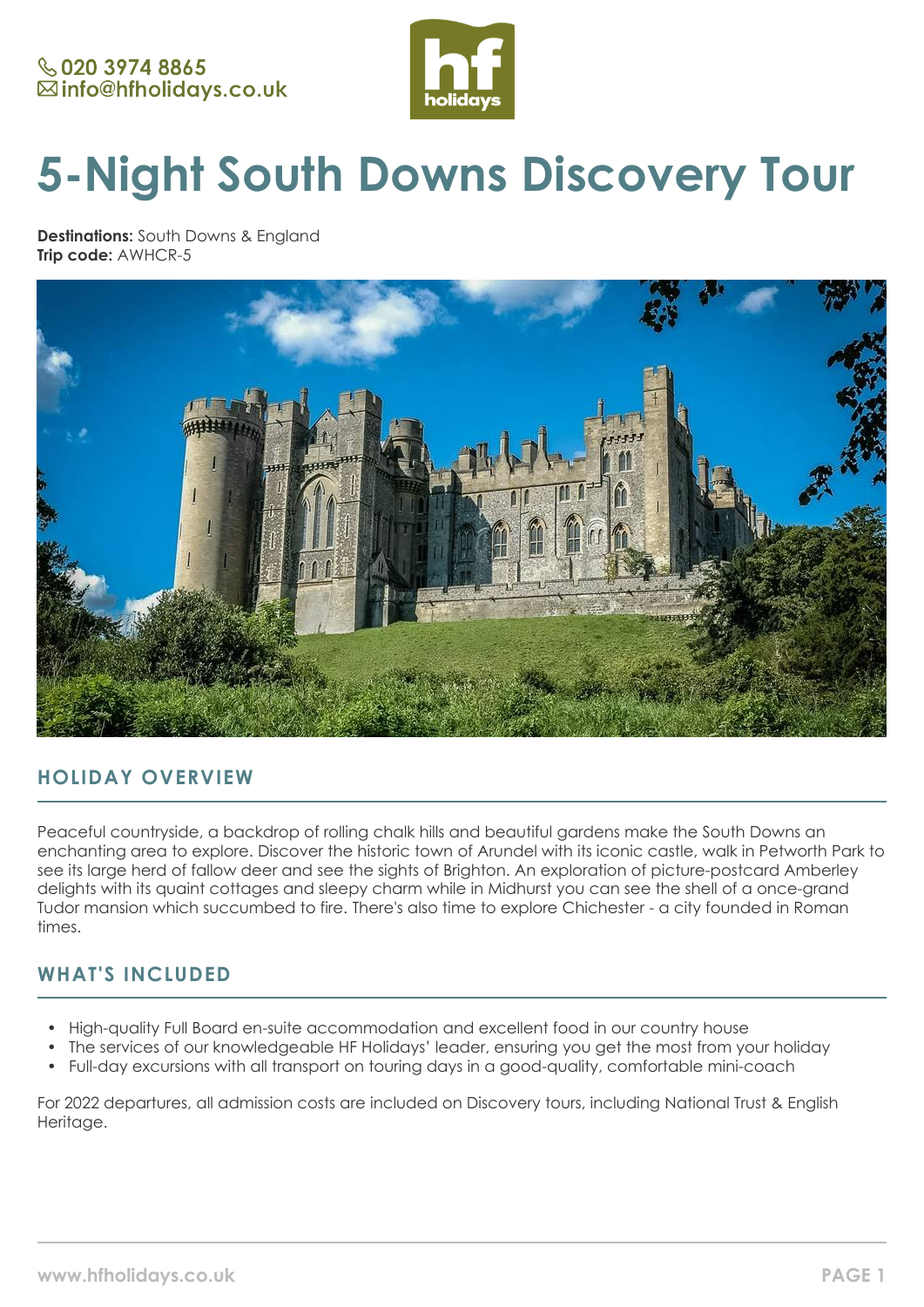# **HOLIDAYS HIGHLIGHTS**

- Explore the Roman city of Chichester
- Discover the mighty Arundel Castle, founded in 1067
- See the large herds of deer in Petworth Park
- Visit the picturesque village of Bosham in Chichester Harbour
- Enjoy the floral displays of West Dean Gardens

## **TRIP SUITABILITY**

Our Discovery holidays give you the opportunity to immerse yourself in the culture of the local area through **active sightseeing**.

On each Discovery day, you will be walking roughly 3-5 miles (5-8km) throughout the course of the day as you explore the venues and locations we visit. You'll also be hopping on and off the coach throughout - you should expect to spend the majority of the day on your feet. Most of this walking will be at attractions but some may be across country tracks or footpaths so be sure to **bring sturdy shoes**. There will also be stairs to climb in the majority of the venues you visit, though other more accessible options may be available. At some venues, there may also be uneven surfaces, such as cobbles or rocky paths.

## **ITINERARY**

## **Day 1: Arrival Day**

You're welcome to check in from 4pm onwards.

Enjoy a complimentary Afternoon Tea on arrival.

## **Day 2: Petworth & Midhurst**

Start with a gentle walk through Petworth Park, hopefully seeing some of the large herd of fallow deer which live here, before paying a visit to Petworth House (National Trust). After lunch we drive through pretty villages to Midhurst, forever associated with HG Wells; he attended Midhurst Grammar School firstly as a pupil and latterly as a teacher. He also briefly worked in the town's chemist shop and lived above a sweet shop in the town. The town featured under the name of 'Wimblehurst' in The Invisible Man. We shall walk through the historic centre to see some of its most characterful old buildings. Look out for ones whose woodwork is painted dark yellow, a shade known locally as 'Gold Cup'. This colour denotes properties which belong to the Cowdray Estate; the 1st Viscount Cowdray was connected with the Liberal Party - the party's colour is yellow. We'll also visit the atmospheric ruins of Cowdray House - a large Tudor mansion which was all but destroyed by fire in 1793. The kitchen tower is the only part of the mansion which stayed intact. Both Henry VIII and Elizabeth I stayed at Cowdray House during its heyday.

## **Day 3: Amberley & Arundel**

Enjoy a morning spent exploring the Amberley Museum & Heritage Centre, which is dedicated to the industrial heritage of the south east. The afternoon will be spent in Arundel, with time to visit spectacular Arundel Castle and The Collector Earl's garden.

## **Day 4: Around Chichester**

Our day starts with a visit to the pretty village of Bosham which overlooks one of the small inlets of Chichester harbour. A short distance away is the city of Chichester which was founded by the Romans. Its most obvious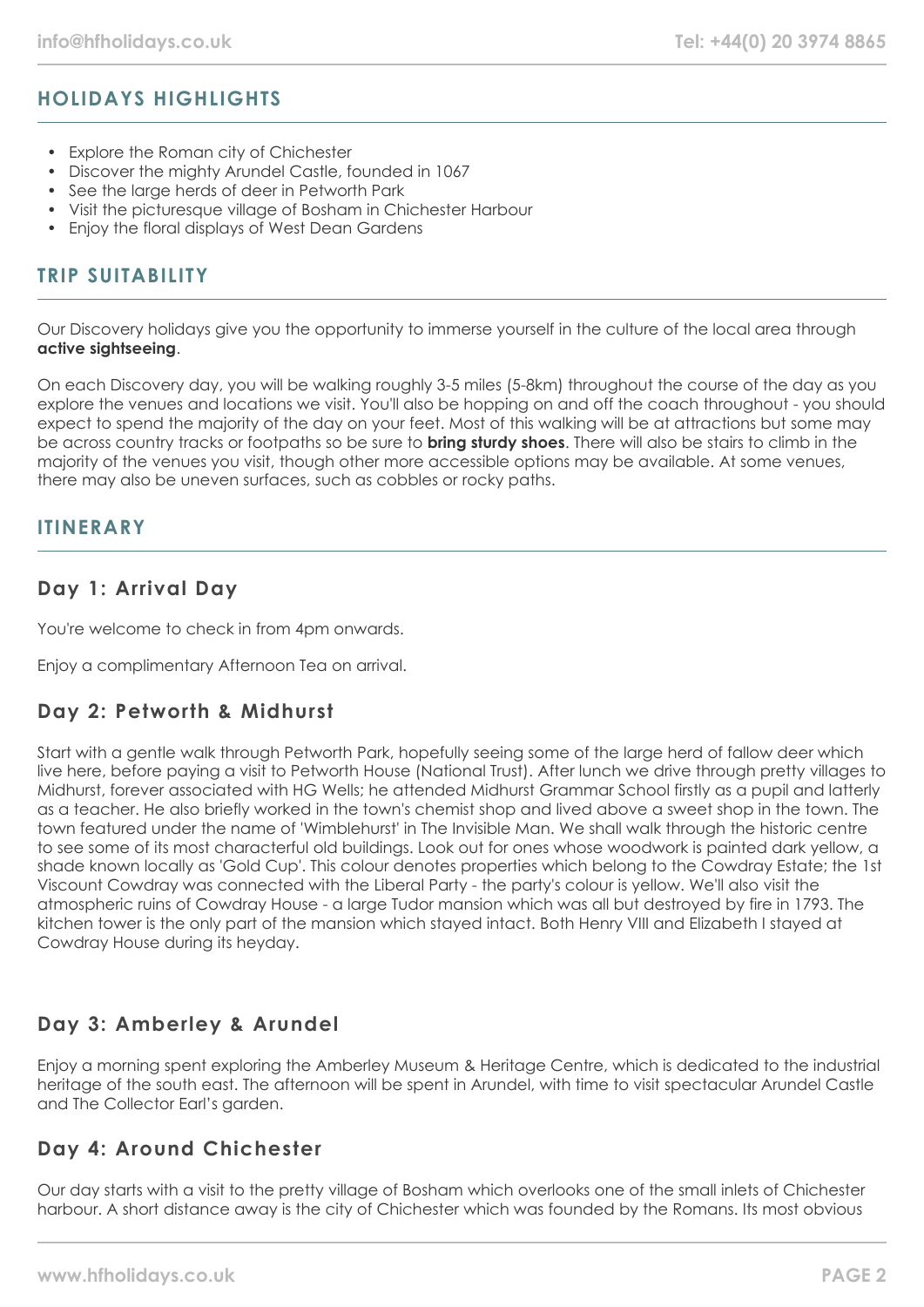feature is the 12th century gothic-style cathedral which we'll visit for a tour; its 61-foot spire can be seen for miles around. There are many historic buildings in the city and the remains of the city walls which were built in Roman times. The city's Roman heritage is one of the many features of the Novium Museum whose 500,000 exhibits include the remains of some Roman baths and the burial possessions of the 'Mystery Warrior' - an Iron Age man who was buried in Chichester. From Chichester we will travel to the nearby West Dean Gardens. These wonderful gardens date back to 1622 but much of what we see today was created in the 1800s. The gardens come complete with Victorian glasshouses, a 300-foot Edwardian pergola, a walled kitchen garden and a sunken garden.

## **Day 5: Brighton**

This morning we'll be heading off for a day in Brighton. We'll begin with a visit to the Royal Pavilion, remodelled in Indian style as a seaside palace for King George IV when he was Prince Regent, and then you'll have plenty of free time to explore. You might want to wander along the promenade of Brighton Beach, soak up some history at the Brighton Museum, or pop your head into the city's more unusual boutiques in North Laine.

## **Day 6: Departure Day**

Enjoy a leisurely breakfast before making your way home.

## **ACCOMMODATION**

# **Abingworth Hall**

Tucked away in the village of Thakeham at the foot of the South Downs, Abingworth Hall has stood in one form another since the 13th century. Gutted by fire, it was rebuilt in 1910 in its current distinctive style. As well as 27 en-suite rooms the house has all the ingredients you need for the perfect country house stay: three comfortable lounges with squishy sofas to kick back in, the largest of which opens onto an attractive conservatory and bar in which to dally, great food and super-comfy rooms to retire to. You're spoilt for choice when it comes to walking here; go for a lazy amble around the wildlife rich chalk Downlands to discover a colourful tapestry of historic villages, thatched cottages, pastoral landscapes and vibrant market towns. Highlights of your stay might include the Seven Sisters, the Glorious Goodwood estate, the Devil's Dyke and Chanctonbury Ring, as well as Arundel and the National Trust property at Petworth. Take your pick.

## **Country House Accommodation**

#### **Accommodation Info**

## **Need To Know**

We appreciate that COVID-19 continues to impact the nations. The English, Scottish and Welsh governments are not always in sync, so measures in our country houses may vary between the nations. We thank all quests for adhering to the measures we have introduced to keep our guests, leaders and team members safe.

You can see our latest FAQs and guarantees at <https://www.hfholidays.co.uk/coronavirus-travel-advice>

#### **Ventilation, Physical Distancing Measures and Group Sizes around the Houses**

We will keep our public areas well ventilated; for your comfort you might want to pack an extra layer to keep you comfortable.

With the relaxation of physical distancing, we will be allowing larger groups to dine and relax in the bar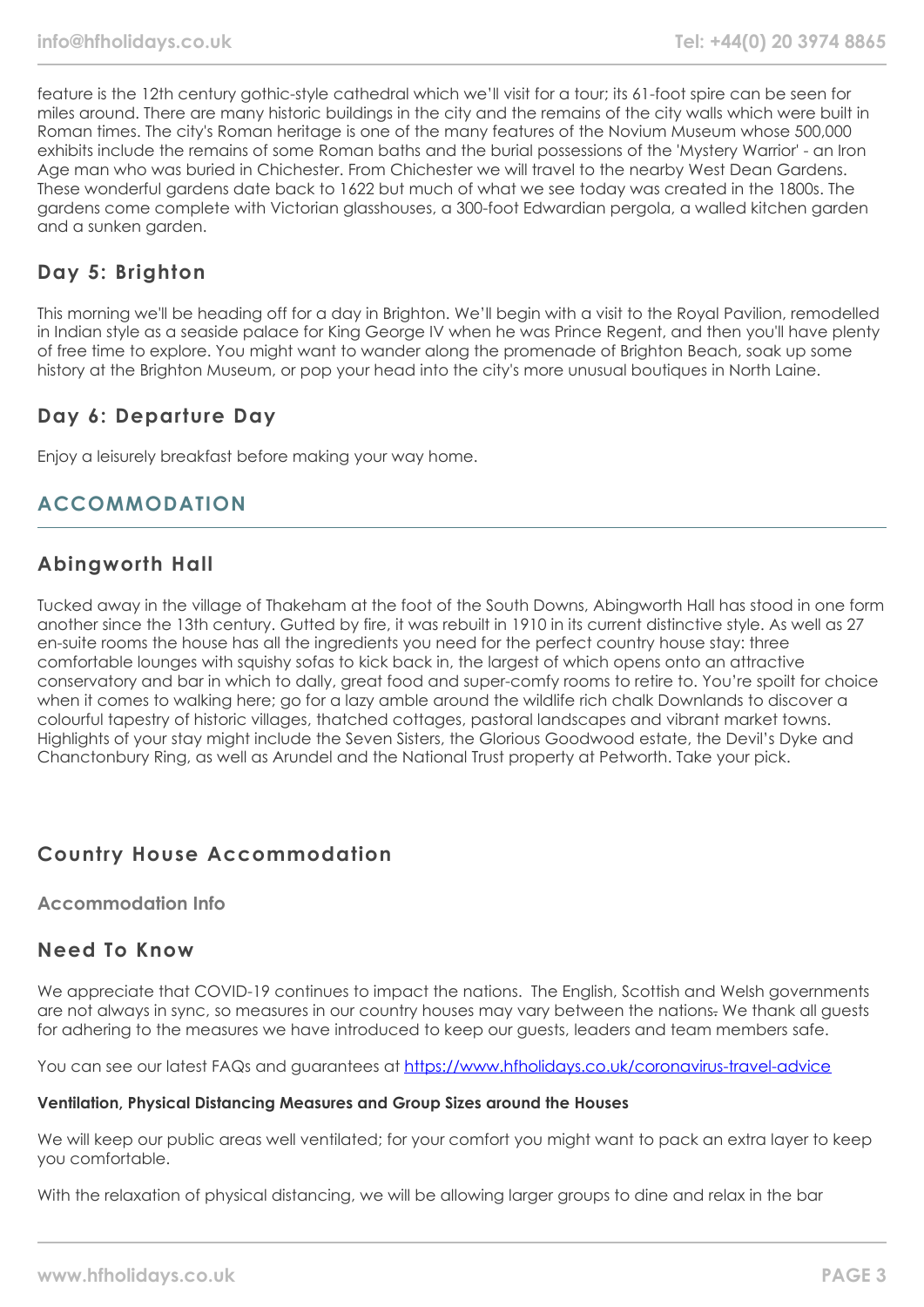#### together.

Hand sanitiser stations will be made available in frequently used public areas for guests and staff use. It is advisable to bring additional hand sanitiser for whilst you are out walking.

We always follow the latest regional government advice, but our one recommendation is don't forget your face mask! There is no requirement to wear a face covering in communal areas, but you may of course choose to. Some places throughout the UK may still require you to wear a mask even if the government legislation does not. With this in mind we suggest you bring a personal supply of face coverings for the duration of your stay.

#### **Servicing Bedrooms:**

At this stage we are not reintroducing our daily room servicing. Extra tea, coffee, milk, towels and toiletries will be available on request from our team. Bins can be left outside your door for emptying.

#### **COVID-19 Symptoms or Cases**

If a guest has symptoms of COVID-19 then they should inform the house team and immediately self-isolate to minimise any risk of transmission and make arrangements to request a COVID test. If a guest receives a positive test result, they should return home if they reasonably can. They should where possible use private transport but only drive themselves if they can do so safely. If a guest cannot reasonably return home, they should discuss their circumstances with the House Manager. Additional charges may be levied if a guest needs to self-isolate for longer than their planned holiday.

#### **What can you do to help keep everyone safe?**

- Wear a face mask/covering where required and please bring plenty of face coverings for the duration of your stay
- Carry/use hand sanitiser
- Wash your hands frequently with soap and water when possible
- Cover your mouth and nose with a tissue or your sleeve when you cough or sneeze
- Avoid passing round objects such as cameras & phones
- If you are displaying symptoms of Coronavirus, please do not travel to an HF Holidays House

#### **Rooms**

#### Tea & coffee-making facilities, TV, Hairdryer, Toiletries, Wi-Fi

Stay in one of the Hall's smartly presented rooms, which make use of every nook-and-cranny in the interesting architecture of this characterful house. With 27 bedrooms, Abingworth Hall has plenty of space and there's a range of Classic and Premium Rooms to choose from. Clean and bright, with accent colours to offset the simple palette, the rooms are airy and light. Premium Rooms might have a feature wall or strong print wallpaper as well as pretty tiles in the ensuite bathroom.

All 'Classic' rooms are ensuite and furnished to a high standard. There are also several 'Premium' Rooms that are either larger or have a desirable view, a more luxurious mattress and larger television – upgrade your stay for just an extra £15-25 per person per night. You can choose a specific room for an extra £30 per room, subject to availability. Uparade supplements still apply.

#### **Check in:**

Check in opens at **4pm** for all guests. Guests will be unable to access any of the Country House facilities, including leaving luggage before 4pm.

We are delighted to invite you to enjoy a complimentary Afternoon Tea on arrival. Relax and meet your fellow guests and leaders.

#### **Check out:**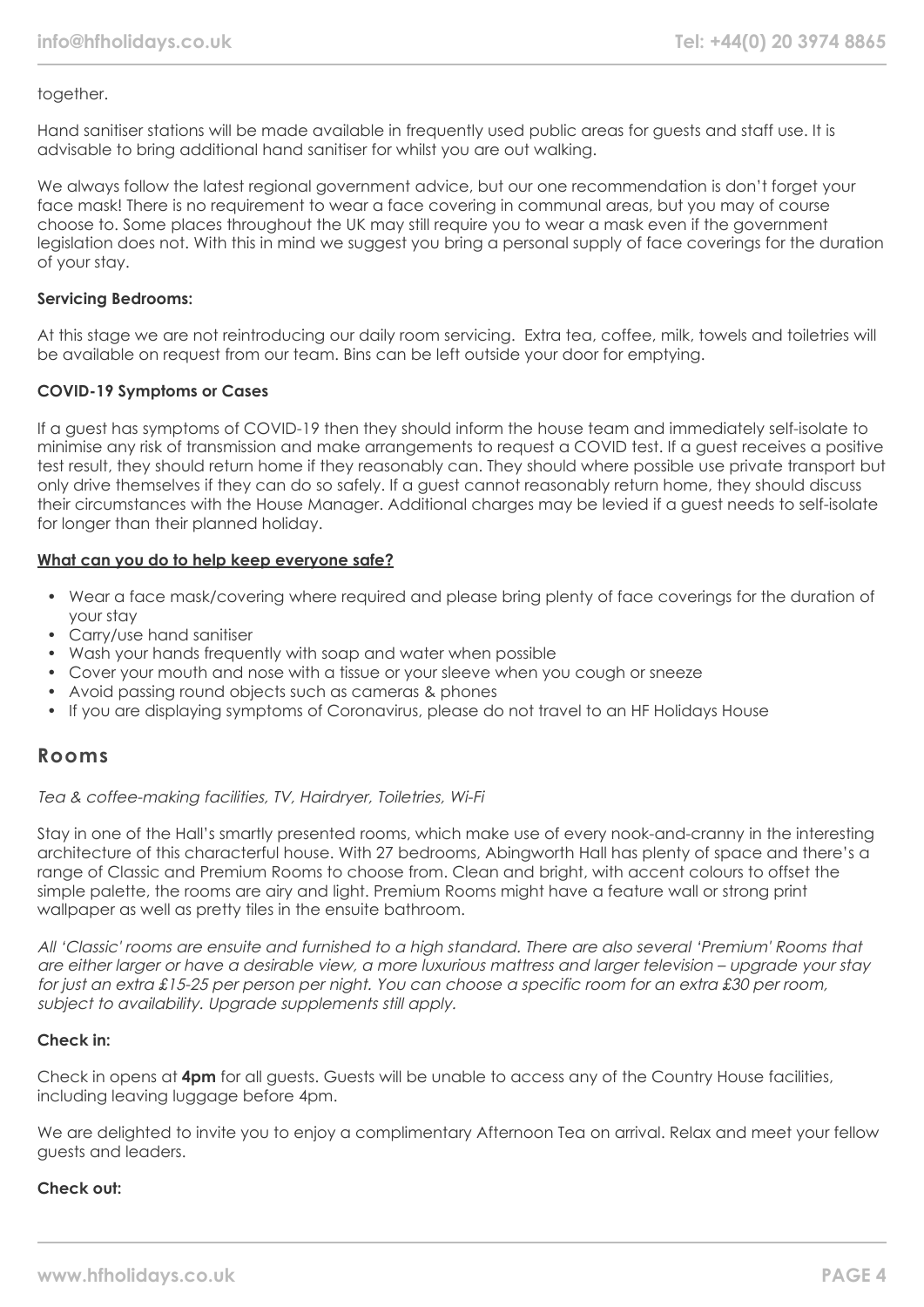#### Check out time: **10am**

Please note, you will need to settle your bill before departure and payment will only be possible by card. Gratuities and donations to the Pathway Fund can also be made by card.

## **Facilities**

Free Wi-Fi, boot room and drying room, extensive garden, outdoor swimming pool, multi-purpose activity room, three lounges, library and board games to borrow

After a day strolling on the South Downs, come back to the house and its specially tailored walkers' facilities. Relax in the large gardens and sit by the pretty pond, turn your hand to croquet or practice on the putting green. Ease through a couple of lengths of the heated outdoor pool if you've still got energy to burn. Hole up in the light-filled conservatory with pretty views of the gardens or retire to the Drawing Room with its woodpanelled walls, log burner, library of books to browse and comfy seats to sink in to; there's a telescope for you to scour the night sky too. In the evening, take your seat in the bar or join fellow guests in the large ballroom for the evening activity.

#### **Welcome Information**

A Welcome Information Pack providing details about the Country House and your holiday will be available in each bedroom. This personal pack of information will detail what to expect during your stay in the house, the menu for the duration of your stay, dinner & picnic lunch order forms and the guest registration form for completion.

Our houses are locked at night-time and accessible with a door code which is available in the Welcome Pack. However, we also recommend making a note of the Duty Manager number on arrival, in case of an emergency or getting locked out.

#### **Evenings**

Join our team after dinner on Wednesday evenings to see if you've got the knowledge to triumph in the HF Big Pub Quiz! There will also be another evening of entertainment at the beginning of the week which will vary depending on the house you are visiting.

If there are leaders resident, they will be available to chat to guests about self-guided walks. You can borrow walking route notes and maps from our Discovery Point.

#### **Walks Talks – Guided Walking Information Briefings**

Self-Guided guests are always welcome to join our Guided Walking briefings to hear about the local conditions.

Our leaders will deliver a Guided Walking Information Briefing on each arrival day before and after dinner followed by a group Walks Talk to let guests know about the following day's walks. Walks Talks are usually before and after dinner prior to each walking day. The information is repeated so you can join whichever time suits you.

If you are undecided which walk to do, our leaders will be available in the bar or lounge to answer any questions you might have. Our website contains up-to-date information about the walks for each holiday.

Before you leave for your walk your leader will run through a short safety briefing for the day.

Each day, the latest weather forecast will be displayed for all guests to check to ensure appropriate clothing is worn for the walks.

Please note, if you decide to do your own walks, or you are on a self-guided walking holiday, you must complete an Independent Walker Card each day. These can be found near the Discovery Point in the house.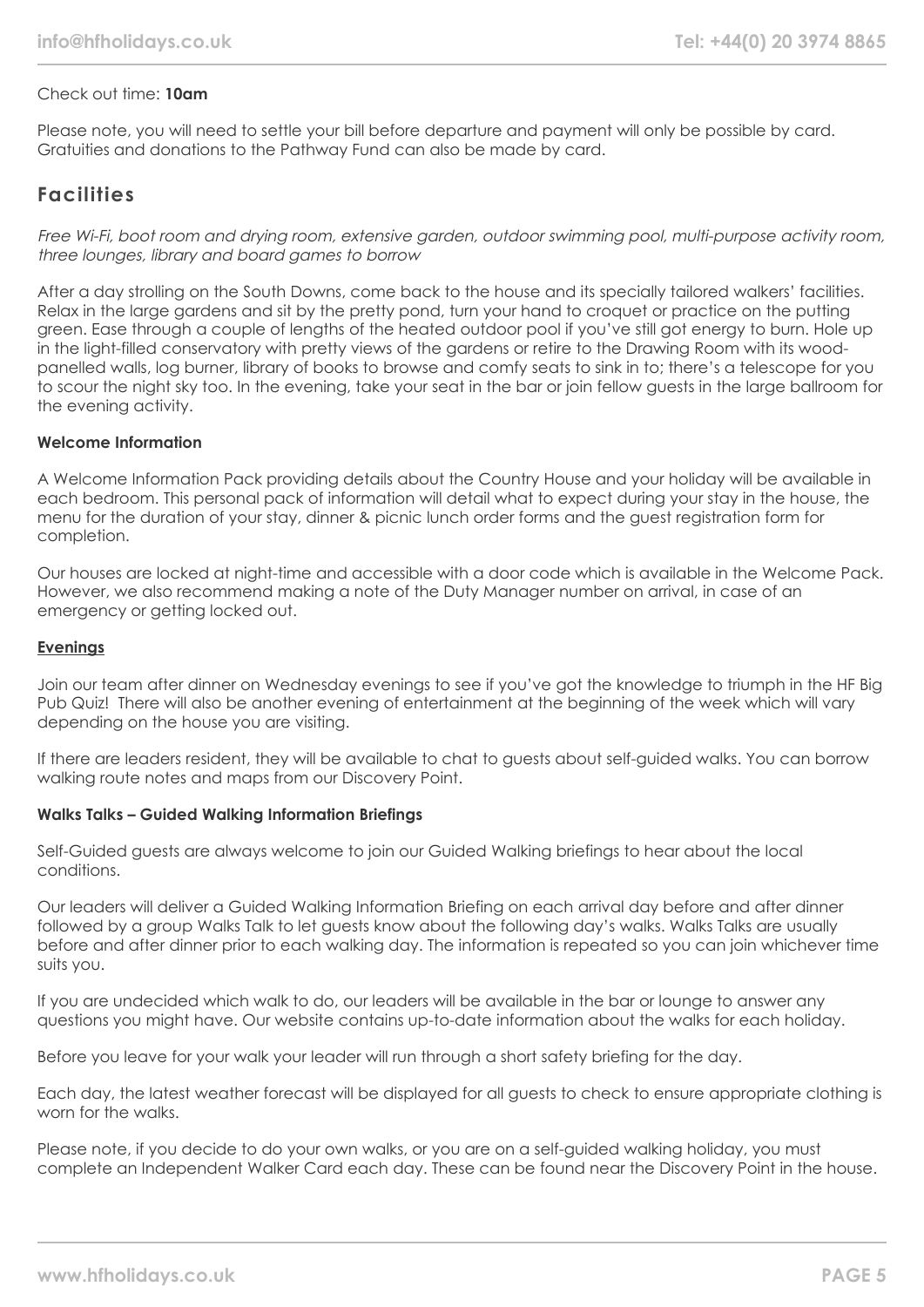# **Food & Drink**

As at all our country houses, holidays are full board, from afternoon tea served as a welcome treat through that evening's meal to a hearty breakfast on the day of departure. Food at Abingworth Hall is varied with a strong emphasis on the use of seasonal British produce. Our experienced chefs create each dish using only the freshest ingredients and, when in season, use home grown herbs and vegetables taken from our own gardens to give a true taste of the local area.

Along with many hospitality business across the UK we are presently experiencing disruption to our food and drink supply chain. Covid continues to limit the ability of suppliers to deliver and the war in Ukraine (along with several other global challenges) is impacting availability of many basic products. We are working hard to ensure that these challenges do not negatively impact your holiday but ask for your understanding should we need to make last minute changes to dishes or menus.

# **Accessibility**

For accessibility and assistance information, please contact our expert team on [020 3974 8865](tel:02039748865) or [view the](https://www.hfholidays.co.uk/images/Documents/accessibility_statements/Abingworth_-_accessibility_information_-_update_Feb_2021.pdf) [accessibility information online for Abingworth Hall](https://www.hfholidays.co.uk/images/Documents/accessibility_statements/Abingworth_-_accessibility_information_-_update_Feb_2021.pdf)

## **TRAVEL DETAILS**

Our address is: Abingworth Hall, Storrington Road, Thakeham, West Sussex, RH20 3EF Tel: [01798 813636](tel:01798813636)

## **BY TRAIN:**

The nearest railway station to Abingworth Hall is Pulborough. Please note that Pulborough station has a short platform, check the departure boards for which carriage to sit in. For train times and route planning by train visit [www.nationalrail.co.uk](http://www.nationalrail.co.uk/) or phone [03457 48 49 50.](tel:01903745414)

## **BY TAXI:**

The 6-mile journey from Pulborough railway station takes approximately 15 minutes. Please try to avoid arriving at Pulborough station between 2.50pm and 3.20pm, as there may not be taxis available for your onward journey to Abingworth Hall due to school pick-ups. You can pre-book a taxi from our recommended taxi company, MJ Cars. The guide price for a 4-seat taxi is around £16 (2022 prices). 8-seat taxis are also available at a higher rate. Please pre-book your taxi at least 7 days in advance by contacting:

MJ Cars\* Tel: [+44 \(0\)1903 745414](tel:01903745414) Email: [mjcars@btconnect.com](mailto:mjcars@btconnect.com)

The return journey can be arranged on your behalf by the Abingworth Hall Manager. \*MJ Cars is not owned or managed by HF Holidays.

## **BY CAR:**

**From the M25** take either the A24 or the M23 and then the A264 towards Horsham. At the Great Daux roundabout go south on the A24 towards Worthing. Go straight over 2 roundabouts and then at the traffic light cross roads turn right onto the A272 signposted to Billingshurst and Petersfield. After 3 miles turn left onto the B2139 (The Selsey Arms on left). After 3.5 miles pass the turning for Thakeham on the left. After half a mile, Abingworth Hall is on the left, directly after the national speed limit signs.

**From the M27** continue onto the A27 and around Chichester. At Fontwell Park roundabout take the first exit to continue on the A27 and at the next roundabout take the first exit on to the A29. After approx. 4 miles, at a roundabout, take the 2nd exit on to the B2139 to Storrington. At the mini roundabout in Storrington, take the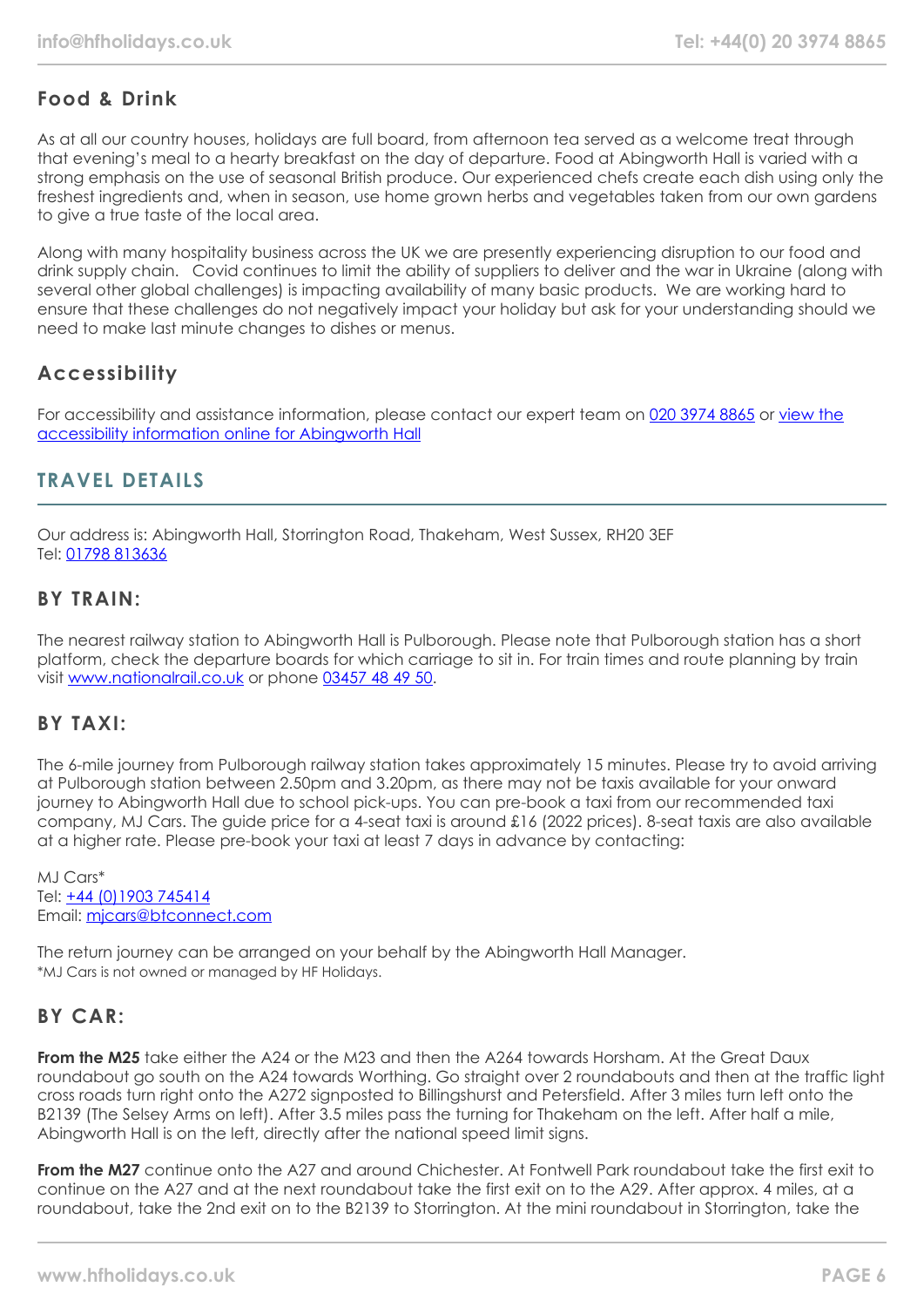2nd exit onto the A283. Continue through Storrington and take the first exit at the mini roundabout by the Anchor Inn on to the B2139 towards Thakeham. Take the 2nd exit at the next mini roundabout and then take the 1st exit at next mini roundabout (by Steyning Grammar School). Continue down this road until you see 30mph signs. Abingworth Hall is just before these signs, on the right. Look out for the end of the driveway between two high stone walls.

# **LOCAL AREA**

Abingworth Hall is situated amidst gentle rolling farmland at the foot of the South Downs. The nearest facilities are in the village of Storrington, about two miles away. Here you'll find a small supermarket, post office, newsagent, pubs and a bank.

During your stay at Abingworth Hall you may enjoy visiting the following places of interest:

#### **Arundel**

The quaint town of Arundel, about 30 minutes' drive away, is dominated by its castle, the home of the Duke and Duchess of Norfolk. During your visit you may enjoy a walk in **[Arundel Castle's](https://www.arundelcastle.org/)** extensive grounds, or beside the tranquil river Arun.

## **Arundel Wetlands Centre**

This 60-acre nature reserve is run by the Wildfowl and Wetlands Trust and provides a protected habitat for a wide range of swans, geese, ducks and other wetland birds. A network of paths takes visitors to a number of viewing areas to enjoy watching the wildlife. [Arundel Wetlands Centre](https://www.wwt.org.uk/wetland-centres/arundel) is just outside Arundel town, about a 30-minute drive from Abingworth Hall.

## **Bignor Roman Villa**

[Bignor Roman Villa](https://www.bignorromanvilla.co.uk/) was discovered in 1811 by a man ploughing a field. This Roman home clearly belonged to a family of some consequence and features many fine mosaic floors of intricate design. It is located just outside Pulborough, about 10 miles from Abingworth Hall.

## **Pulborough Brooks Nature Reserve**

Just 4 miles from Abingworth Hall, [Pulborough Brooks](https://www.rspb.org.uk/reserves-and-events/reserves-a-z/pulborough-brooks/) is a large nature reserve in the Arun Valley managed by the RSPB. A network of nature trails take visitors into the reserve where there a range of habitats from ponds and ditches to woods and meadow. The site is an important place for over-wintering wildfowl and for nesting waders. The reserve can be reached either by road or on foot from Abingworth Hall.

#### **Uppark House**

Completely restored after an extensive fire in 1989, this stately National Trust property has ornate rooms and lovely gardens with surrounding woodlands. [Uppark House and Garden](https://www.nationaltrust.org.uk/uppark-house-and-garden) is around 50 minutes' drive from Abingworth.

## **Brighton**

The cosmopolitan seaside city of Brighton is about 40 minutes' drive from Abingworth Hall and has an excellent range of specialist shops, entertainment, and its famous pier. You may also enjoy a visit to the [Royal Pavilion](https://brightonmuseums.org.uk/royalpavilion/), built in the early 19th century by George IV.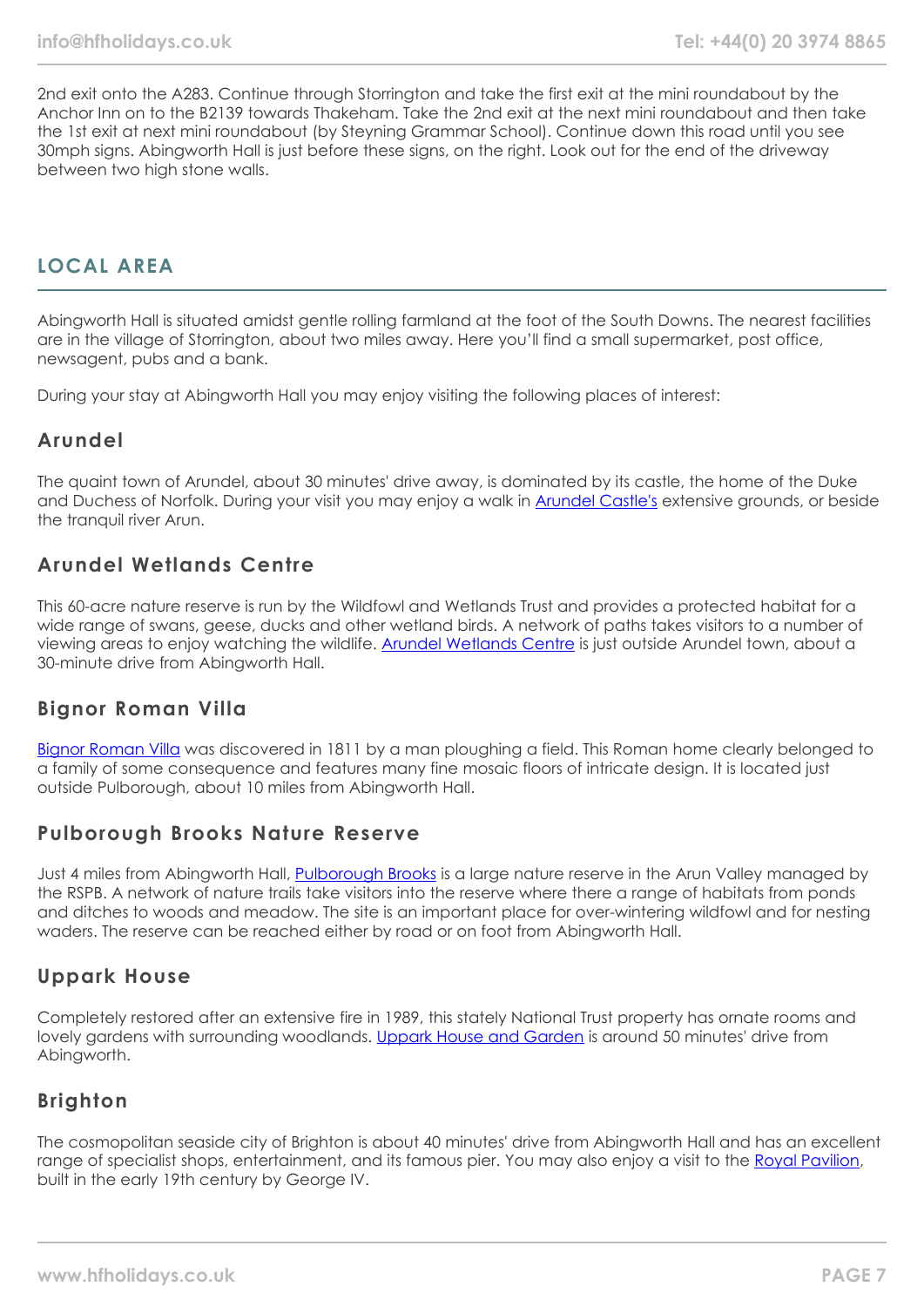# **Amberley Working Museum**

Just 15 minutes' drive from Abingworth Hall, this large open-air museum tells the industrial story of the downs, complete with a steam railway, vintage buses and restored quarry machinery. [Amberley Museum](https://www.amberleymuseum.co.uk/) is just outside Amberley village which is also well worth a visit with its sleepy streets lined with thatched cottages and flower-filled gardens. The village is also home to a small [pottery.](http://www.amberleypottery.co.uk/)

## **Parham House**

Just 10 to 15 minutes' drive away, Elizabethan [Parham House](https://www.parhaminsussex.co.uk/) is surrounded by an extensive deer park. Some of our guided walks go through the deer park.

## **Chichester**

The historic cathedral city of Chichester, about 45 minutes' drive away, has plenty of interest. Visit the impressive [Chichester Cathedral](https://www.chichestercathedral.org.uk/) and take a walk which follows the old city walls.

## **Fishbourne Roman Palace**

Just a couple of miles outside Chichester lies [Fishbourne Roman Palace,](https://www.visitchichester.org/activity/fishbourne-roman-palace-and-gardens) the largest residential Roman building found in Britain. It was discovered in 1960; excavations revealed many superb mosaics.

## **Petworth House**

A large late 17th century mansion, now run by the National Trust with extensive grounds that were landscaped by 'Capability' Brown. The surrounding deer park is home to a large herd of fallow deer. [Petworth House](https://www.nationaltrust.org.uk/petworth-house-and-park) is around 30 minutes' drive from Abingworth.

## **Weald & Downland Living Museum**

Located on the Downs, near the village of Singleton, this excellent open-air museum contains many restored buildings that bring the history of Sussex to life. These include a working watermill and a re-creation of a typical downland village. The [Weald & Downland Living Museum](https://www.wealddown.co.uk/) is also home to the popular BBC TV programme 'The Repair Shop'. The museum is around 45 minutes' drive from Abingworth.

## **Bluebell Railway**

[The Bluebell Railway](https://www.bluebell-railway.com/brps/) is one of Britain's premier heritage steam railways with an impressive collection of 50 locomotives, representing the Southern Railway and its predecessors. The line runs through rolling countryside from Sheffield Park to East Grinstead, about 40 minutes' drive from Abingworth.

## **USEFUL HOLIDAY INFORMATION**

## **Essential Information**

To enjoy your holiday comfortably and safely, it's essential that your clothing and footwear is suitable for the conditions likely to be encountered. Changeable weather is possible throughout the year, so our advice is to come prepared for all eventualities – hot, cold, wet or dry.

All of our Discovery tours involve active sightseeing and you should therefore be prepared for walking between the sights and wear flat, comfortable shoes. In the evening most guests wear casual clothing. You will probably find a small rucksack or cross-body bag useful for carrying spare clothing, a camera and drinks (at least 1 litre) during the day.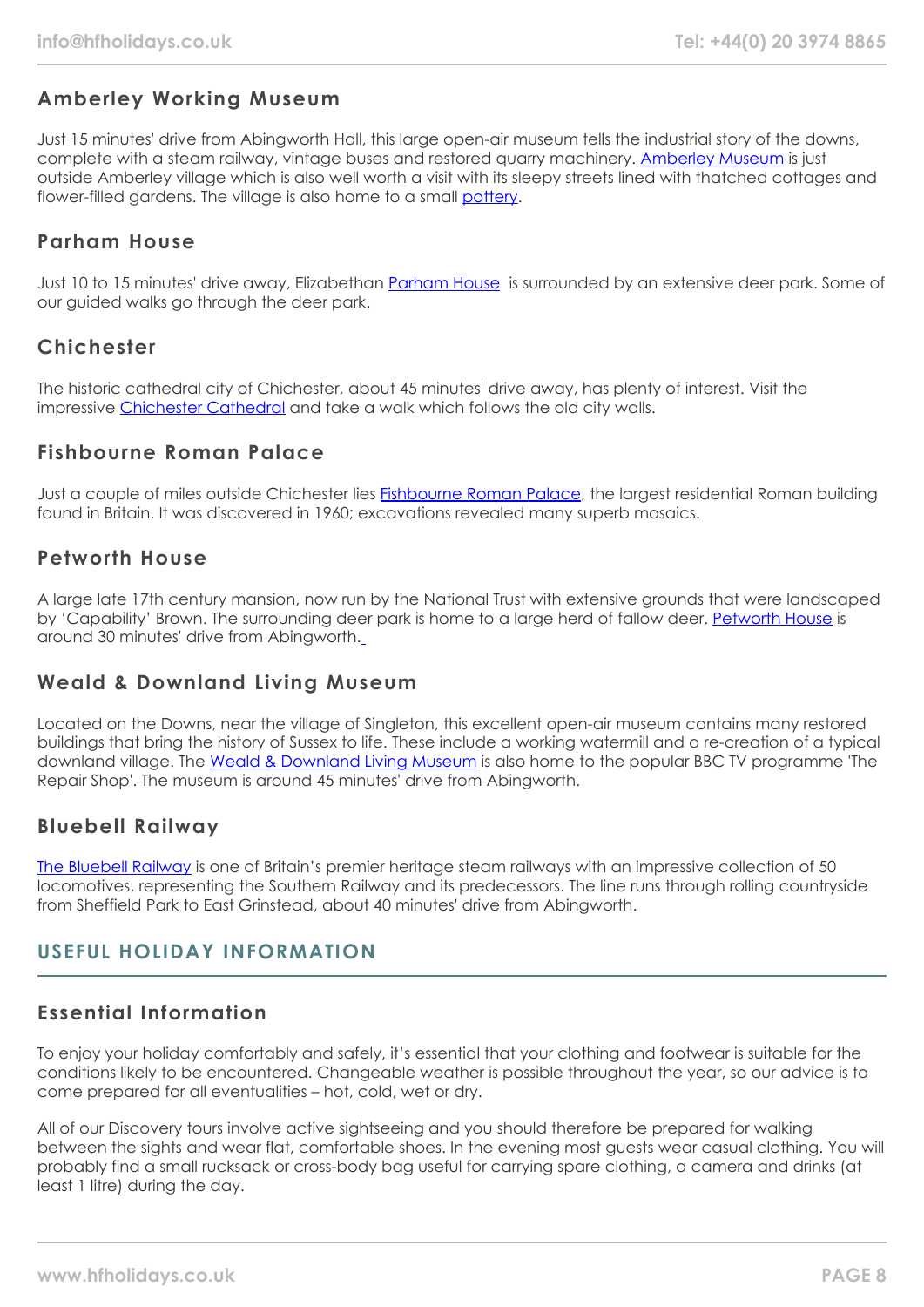Please note: For 2022 departures, all admission costs are included on Discovery tours, including National Trust & English Heritage.

# **HOW TO BOOK**

When you're ready to book, you can choose to **book online** or book **over the phone**. Our website offers secure online booking for our holidays, is available 24/7, and offers more in-depth information about all our holidays. If you prefer to call us, our experienced and knowledgeable team are available to answer any specific questions you have and can offer guidance as to which holiday is best suited to your needs.

Our office is open: Monday to Friday: 9am – 5.30pm, Saturday: 9am – 1pm, Sunday & Bank Holiday Monday: closed

#### **PAYING YOUR DEPOSIT**

To secure the holiday of your choice, you will need to pay a deposit: UK & European Holidays: £150 per person and Worldwide Holidays: £250 per person. You can pay your deposit by debit or credit card with no additional card fees charged or make an online BACS payment directly into HF's bank account, please see details under BACS payments. You can also pay your deposit by cheque within seven days of booking. Cheques should be made payable to 'HF Holidays Ltd' with your booking reference / Order ID on the back.

#### **NON-MEMBER FEE**

Non-members can join our holidays by paying a Non-Member's fee of £30 per person per holiday. Alternatively, full membership is available from £100 – visit hfholidays.co.uk/membership for details.

#### **BACS PAYMENTS**

Please quote your booking reference / Order ID when you make your payment online: Bank Name: National Westminster Bank, Account Name: HF Holidays Limited, Account Number: 48904805, Sort Code: 60-00-01, IBAN: GB90NWBK60000148904805

Once we have received your booking and deposit, we will send a confirmation invoice to the lead name. Please check this carefully. For bookings 'with flights' it is essential that the names on your booking confirmation invoice match those on your passport for bookings overseas. Please advise us immediately of any errors. Any name changes after the balance of your holiday has been paid will be subject to a fee levied by the airline.

#### **MANAGE MY BOOKINGS**

Payments can also be made through the [Manage My Booking](https://www.hfholidays.co.uk/about-us/bookings/my-booking) function on our website. Click on the link at the top of our homepage. This is available to all customers who provide an email address at the time of booking.

#### **YOUR FINAL BALANCE**

Your final balance payment is due 6 weeks before departure if you are staying in an HF Holidays UK country house, 8 weeks before departure if you are travelling on one of our holidays in Europe and 10 weeks before departure if you are on a Guided Trail staying in one of our partner hotels or are travelling on a Worldwide holiday. As with paying your deposit, you can pay your final balance by debit or credit card, make an online BACS payment directly into HF's bank account or pay by cheque.

#### **TRAVEL INSURANCE**

Travel insurance is an important part of any booking and essential for one of our holidays. HF Holidays works with specialist. Insurance Brokers Campbell Irvine Direct. For more information or to obtain a quote call them on [01702 427 236](tel:01702427236) or visit [hfholidays.co.uk/insurance](https://www.hfholidays.co.uk/about-us/bookings/insurance)

#### **PEACE OF MIND**